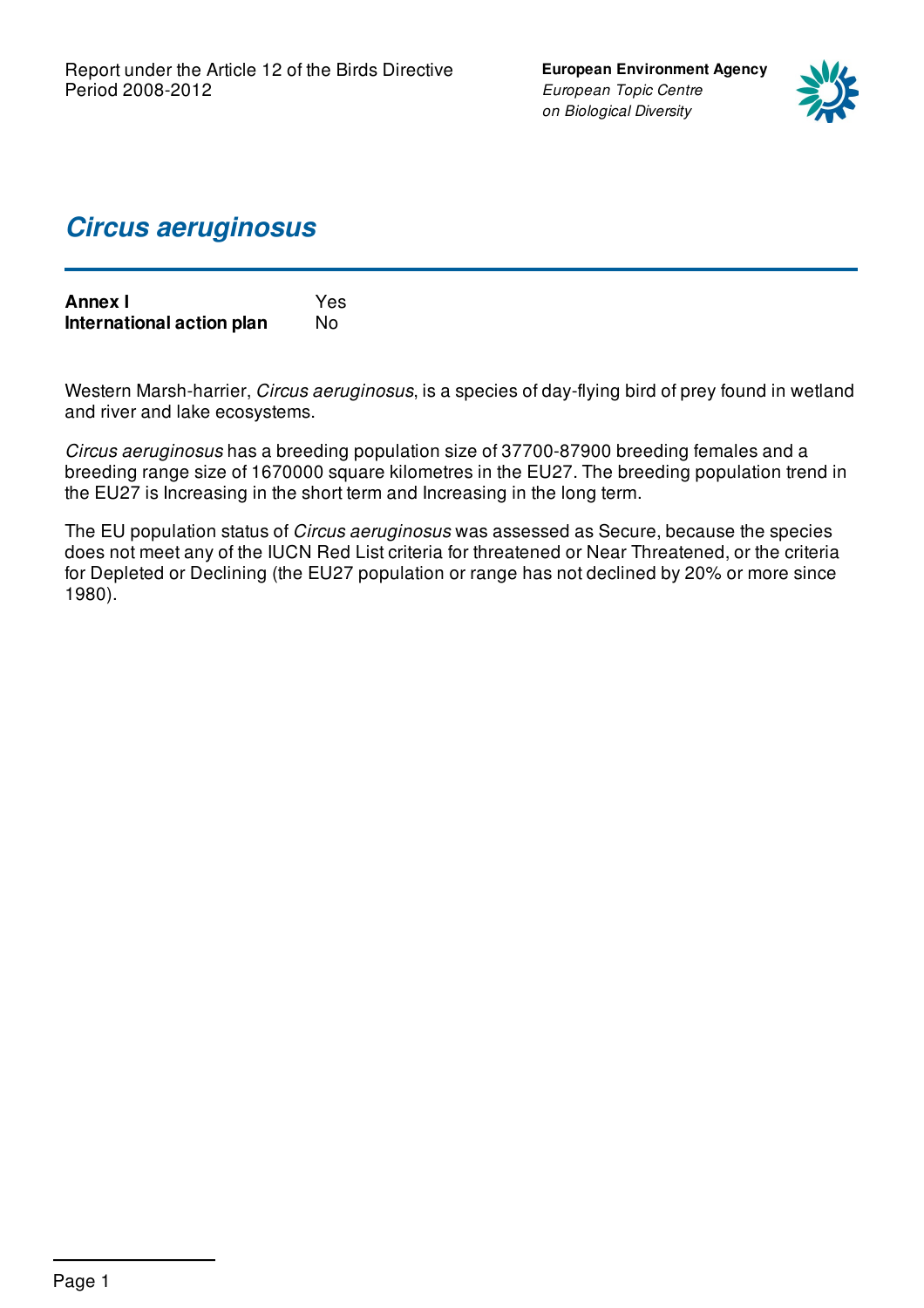*Report under the Article 12 of the Birds Directive*

# Assessment of status at the European level

| <b>Breeding population</b><br>size | <b>Breeding</b><br>population trend |              | Range   |                      | <b>Breeding range</b><br>trend | Winter             | Winter population<br>trend |              | Population |
|------------------------------------|-------------------------------------|--------------|---------|----------------------|--------------------------------|--------------------|----------------------------|--------------|------------|
|                                    | <b>Short</b><br>term                | Long<br>term | area    | <b>Short</b><br>term | Long<br>term                   | population<br>size | <b>Short</b><br>term       | Long<br>term | status     |
| 37700 - 87900 bfemales             |                                     |              | 1670000 |                      |                                |                    |                            |              | Secure     |

See the endnotes for more information<sup>i</sup>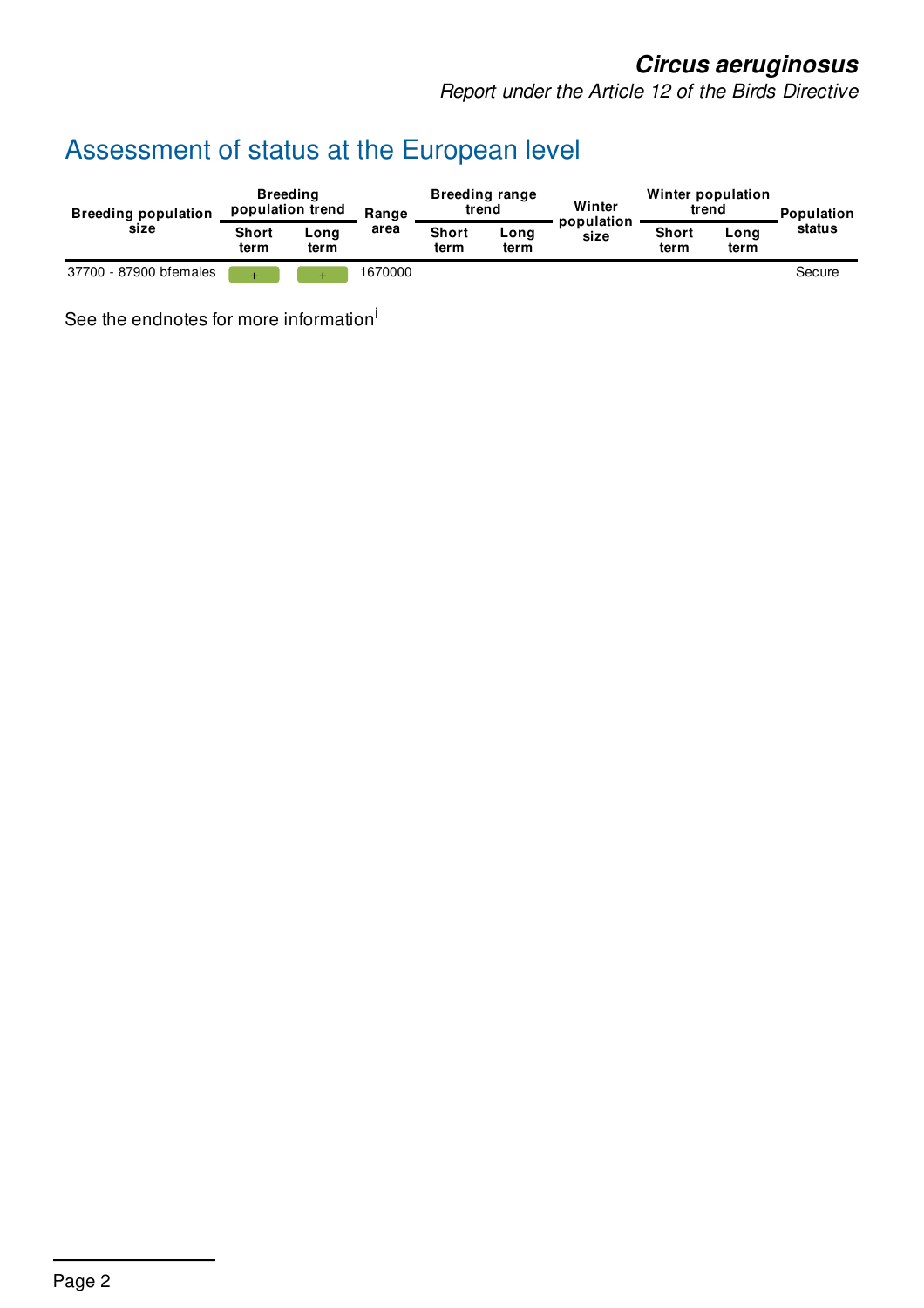*Report under the Article 12 of the Birds Directive*



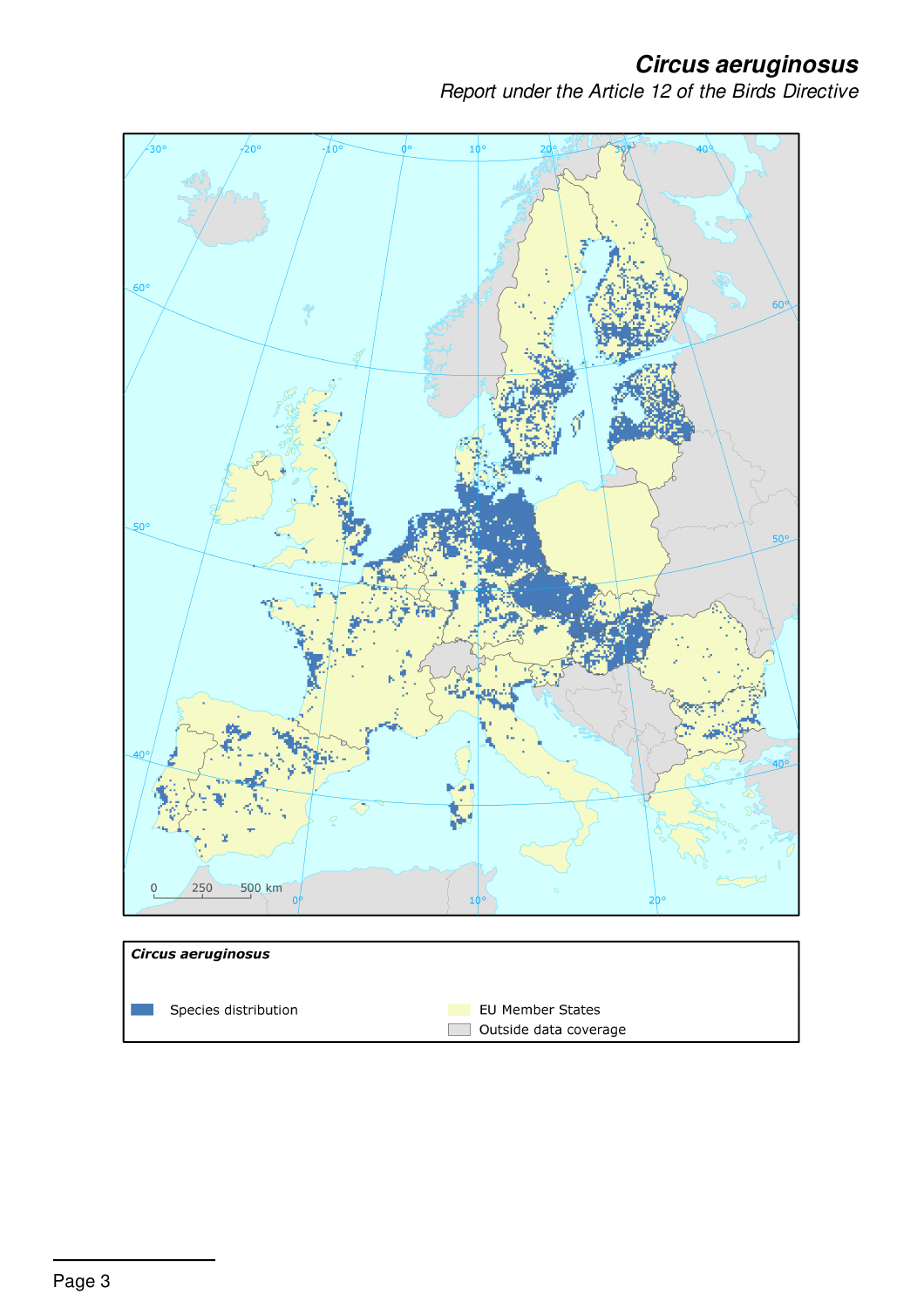*Report under the Article 12 of the Birds Directive*

### Trends at the Member State level

| MS/Ter.<br><b>EU27</b> |      | % in Breeding population | <b>Breeding</b><br>population trend |           | Range                | <b>Breeding range</b><br>trend |                    | Winter               | Winter population<br>trend |     |
|------------------------|------|--------------------------|-------------------------------------|-----------|----------------------|--------------------------------|--------------------|----------------------|----------------------------|-----|
|                        | size | <b>Short</b><br>term     | Long<br>term                        | area      | <b>Short</b><br>term | Long<br>term                   | population<br>size | <b>Short</b><br>term | Long<br>term               |     |
| AT                     | 1.5  | 290 - 390 bfemales       | $\overline{0}$                      | $\Omega$  | 24189                | $\overline{0}$                 | $\ddot{}$          |                      |                            |     |
| <b>BE</b>              | 0.5  | 78 - 138 bfemales        |                                     | $+$       | 3760                 |                                | $+$                |                      |                            |     |
| BG                     | 2.3  | 220 - 260 bfemales       | $+$                                 | ÷.        | 62500                | $+$                            | $+$                |                      |                            |     |
| CY                     |      |                          |                                     |           |                      |                                |                    | 10 - 25 i            | $\Omega$                   | $+$ |
| CZ                     | 8.1  | 1300 - 1700 bfemales     | $\ddot{}$                           | $+$       | 82993                | $\overline{0}$                 | $\ddot{}$          |                      |                            |     |
| DE                     | 21.8 | 7500 - 10000 bfemales    | $\overline{0}$                      |           | 221187               | $\overline{0}$                 | $\overline{0}$     |                      |                            |     |
| <b>DK</b>              | 1.5  | 650 - 650 bfemales       | $\overline{0}$                      | $\ddot{}$ | 30200                | $\overline{0}$                 | $\ddot{}$          |                      |                            |     |
| EE                     | 3.4  | 800 - 1300 bfemales      | $\ddot{}$                           | ÷.        | 48400                | $+$                            | $\pm$              |                      |                            |     |
| ES                     | 5.1  | 1149 - 1494 bfemales     | $\ddot{}$                           | $\ddot{}$ | 116179               | $\ddot{}$                      | $\ddot{}$          | 5601 - 5919 i        | $+$                        | $+$ |
| FI.                    | 8.7  | 680 - 1150 bfemales      |                                     |           | 203500               | X                              | $+$                |                      |                            |     |
| <b>FR</b>              | 6.1  | 1600 - 2200 bfemales     | $\overline{0}$                      |           | 132200               | $\mathsf{x}$                   | $\overline{0}$     |                      |                            |     |
| GR                     |      |                          |                                     |           |                      |                                |                    |                      |                            |     |
| HU                     | 6.9  | 5000 - 10000 bfemales    | $\mathsf{x}$                        | Ŧ.        | 67036                | $\overline{0}$                 | $\ddot{}$          |                      |                            |     |
| <b>IT</b>              | 3.4  | 214 - 287 bfemales       | X                                   | $\ddot{}$ | 66700                | Ŧ                              | $\ddot{}$          | 790 - 1029 i         | $\overline{0}$             | $+$ |
| LT.                    | 6.3  | 3500 - 4500 bfemales     | $\ddot{}$                           | $+$       | 69900                | 0                              | $\overline{0}$     |                      |                            |     |
| LV                     | 5.5  | 2028 - 37345 bfemales    | F                                   | ÷.        | 63629                | X                              | $+$                |                      |                            |     |
| <b>NL</b>              | 2.6  | 1150 - 1250 bfemales     |                                     | 0         | 38786                | $\overline{0}$                 | $\overline{0}$     |                      |                            |     |
| <b>PL</b>              |      | 6600 - 7100 bfemales     | 0                                   |           |                      | X                              | $\pmb{\mathsf{X}}$ |                      |                            |     |
| <b>PT</b>              | 1.1  | 100 - 200 bfemales       |                                     | $+$       | 29800                | $\overline{0}$                 | $\ddot{+}$         | 250 - 1000 i         | $+$                        | $+$ |
| <b>RO</b>              | 0.7  | 2000 - 4000 bfemales     | X                                   | $+$       | 161600               | X                              | $\pmb{\mathsf{x}}$ |                      |                            |     |
| <b>SE</b>              | 9.3  | 1500 - 1900 bfemales     | ÷                                   | Ŧ.        | 194700               | 0                              | $\pmb{\mathsf{X}}$ |                      |                            |     |
| SI                     | 0.4  | 1 - 2 bfemales           | $\ddot{}$                           | $+$       | 4367                 | $+$                            | $\ddot{}$          |                      |                            |     |
| <b>SK</b>              | 2.1  | 1000 - 1500 bfemales     | $\ddot{}$                           |           | 30997                | $+$                            | $+$                |                      |                            |     |
| UK                     | 2.8  | 320 - 380 p              | $\ddot{}$                           | $\ddot{}$ | 24200                | $+$                            | $+$                |                      |                            |     |

See the endnotes for more information<sup>ii</sup>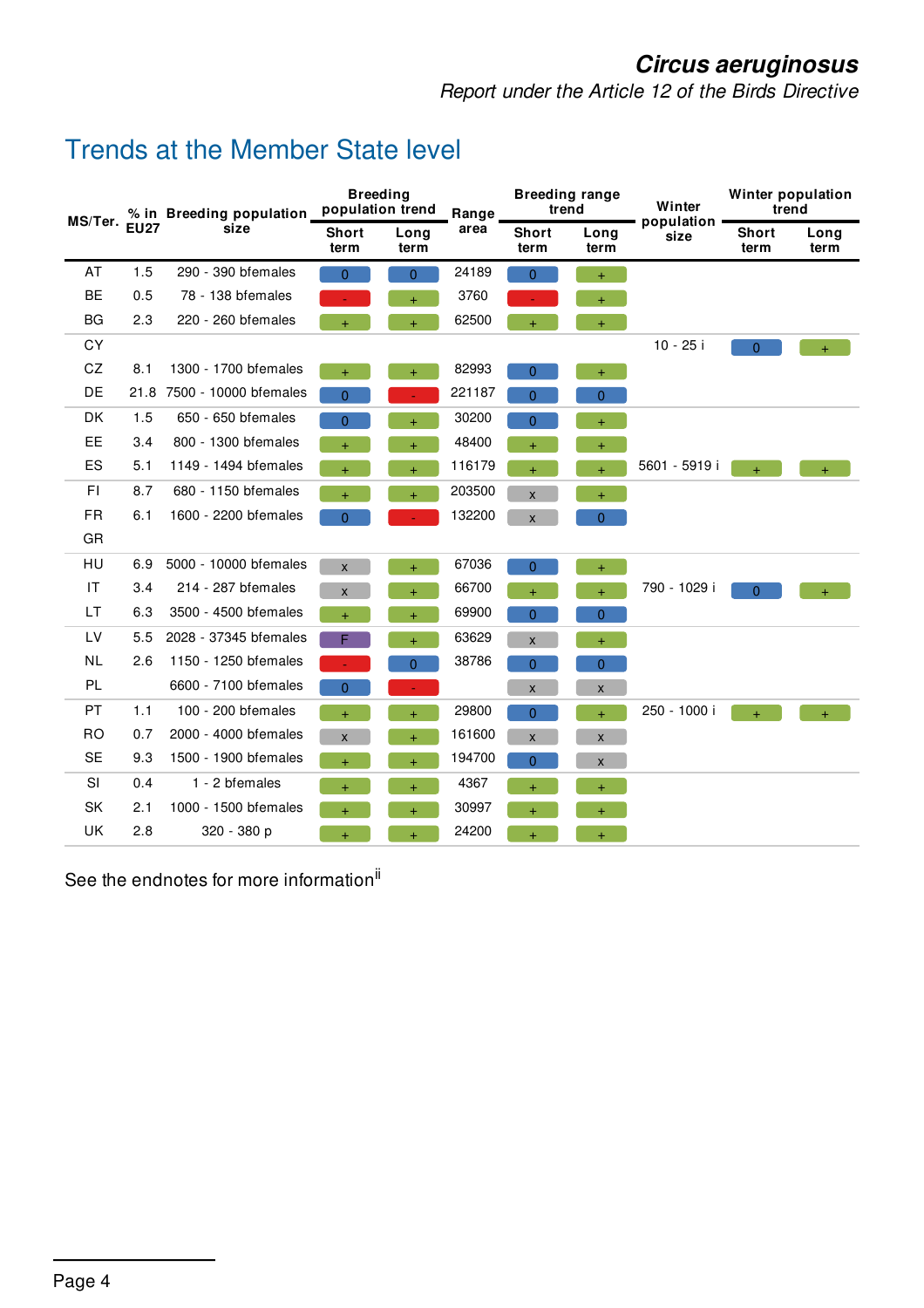*Report under the Article 12 of the Birds Directive*

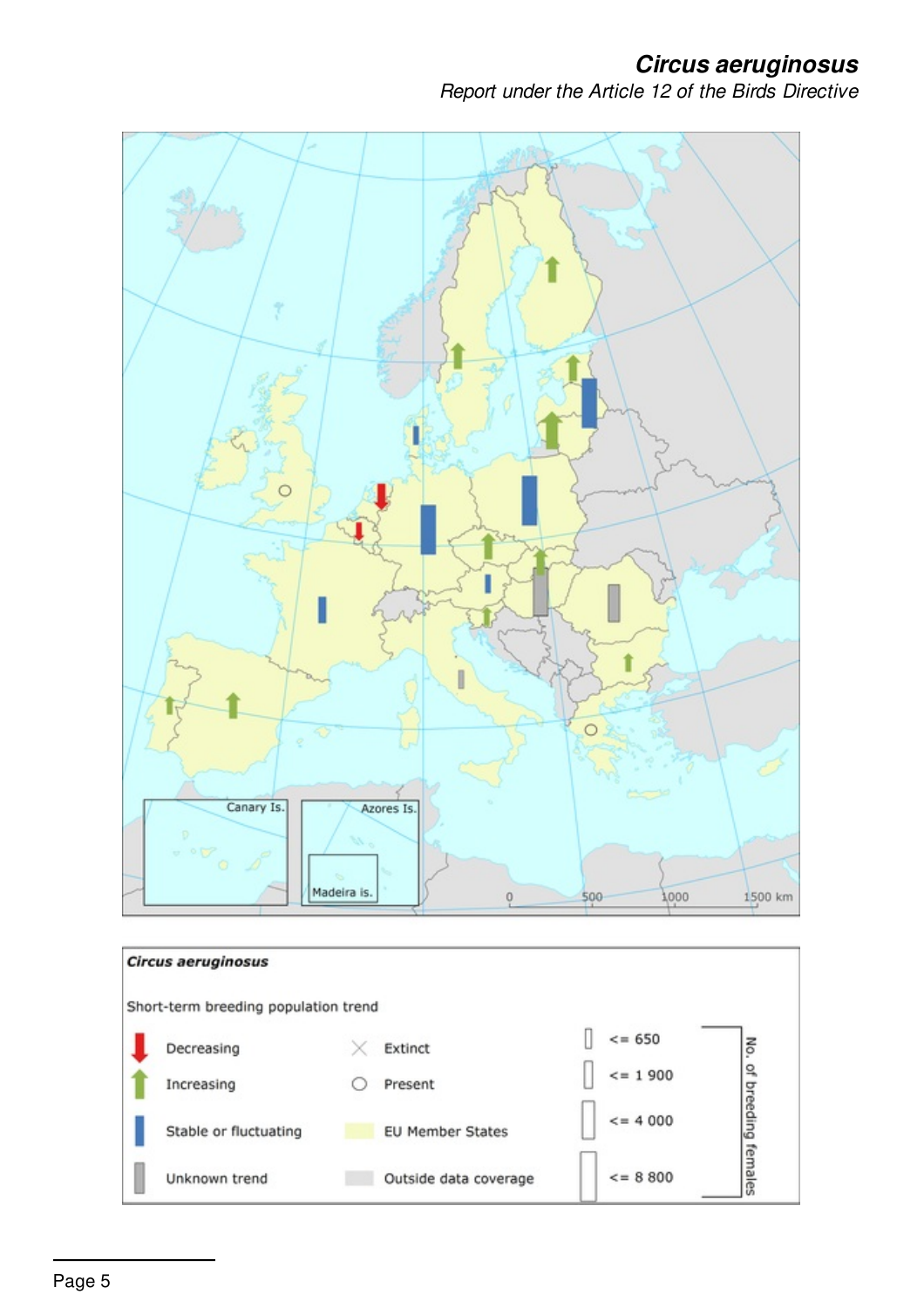### *Circus aeruginosus Report under the Article 12 of the Birds Directive*



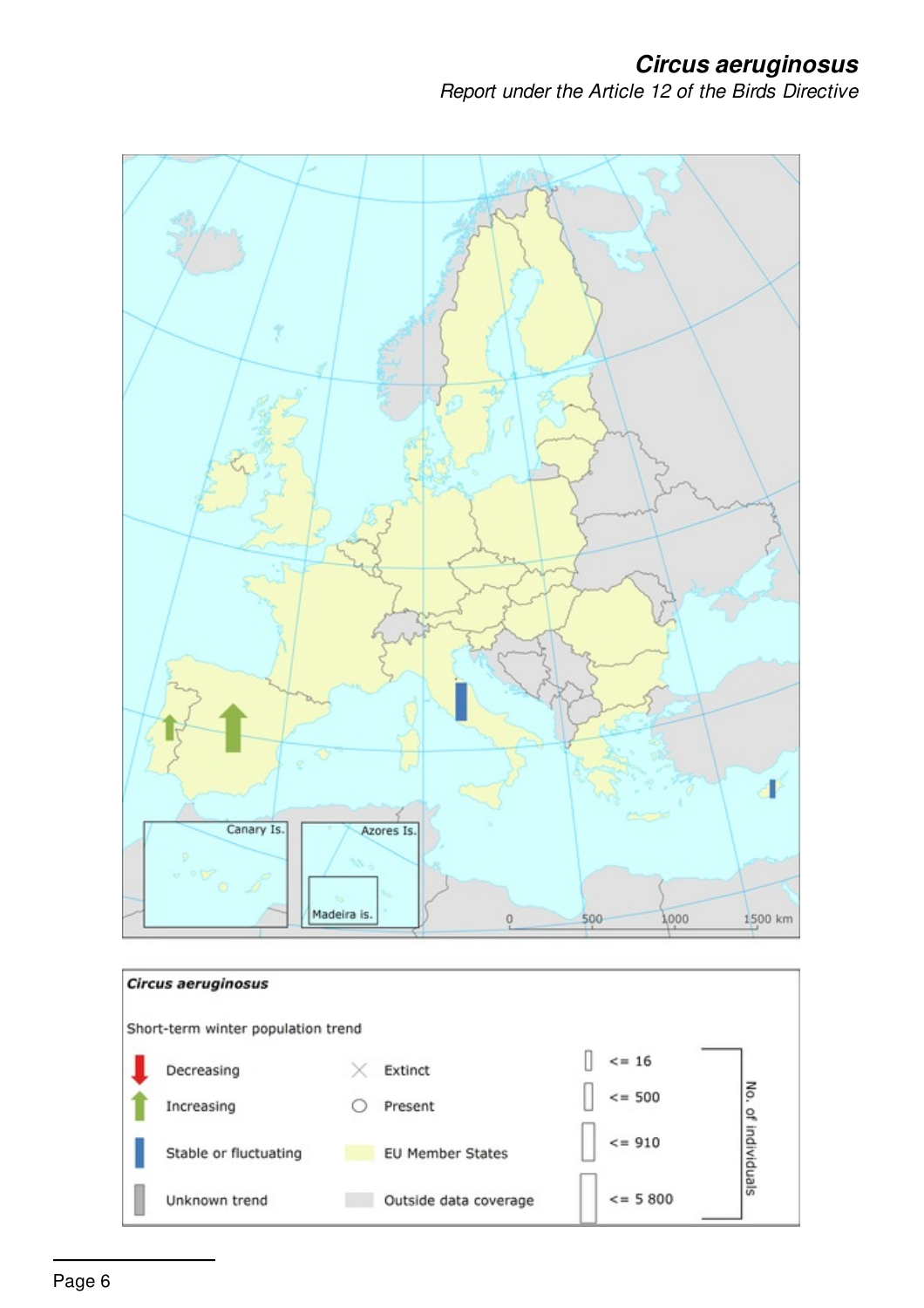*Report under the Article 12 of the Birds Directive*

## Main pressures and threats reported by Member States

For the bird species triggering SPA classification Member States were asked to report the 20 most important pressures and threats using an agreed hierarchical list which can be found on the Article 12 Reference Portal ( [http://bd.eionet.europa.eu/activities/Reporting/Article\\_12/reference\\_portal](http://bd.eionet.europa.eu/activities/Reporting/Article_12/reference_portal) ). Pressures are activities which are currently having an impact on the species and threats are activities expected to have an impact in the near future. The table below only contains information from Member States, where a species triggers SPA classification. Pressures and threats were ranked in three classes 'high, medium and low importance', the table below only shows pressures and threats classed as 'high', for some species there were less than ten pressures and threats reported as highly important.

#### **Ten most frequently reported 'highly important' pressures and threats**

| Code             | <b>Activity</b>                                    | <b>Frequency</b> |
|------------------|----------------------------------------------------|------------------|
| J <sub>02</sub>  | Changes in water bodies conditions                 | 19               |
| A07              | Use of 'pesticides' in agriculture                 | 11               |
| CO <sub>3</sub>  | Production of renewable energy (abiotic)           | 11               |
| A02              | Modification of cultivation practices              |                  |
| A03              | Mowing or cutting grasslands                       |                  |
| D <sub>02</sub>  | Utility and service lines/pipelines                | 7                |
| J <sub>03</sub>  | Other changes to ecosystems                        | 7                |
| A04              | Grazing by livestock                               | 4                |
| A06              | Crops of annuals & perennials (non-timber)         | 4                |
| F <sub>0</sub> 3 | Hunting and collection of terrestrial wild animals | 4                |

## Proportion of population covered by the Natura 2000 network

For the bird species triggering SPA classification Member States were asked to report the size of a species population occurring within the Natura 2000 network. The percentage of species population covered by the network was estimated by comparing the population size within the network and the total population size.

| <b>MS/territory</b> | season   | <b>SPA trigger</b> | % coverage |
|---------------------|----------|--------------------|------------|
| AT                  | breeding | <b>YES</b>         | 74.63      |
| <b>BE</b>           | breeding | <b>YES</b>         | 34.21      |
| BG                  | breeding | <b>YES</b>         | 30.73      |
| <b>CY</b>           | winter   | <b>NO</b>          |            |
| CZ                  | breeding | <b>YES</b>         | 13.28      |
| DE                  | breeding | <b>YES</b>         | 27.78      |
| DK                  | breeding | <b>YES</b>         | 23.83      |
| EE                  | breeding | <b>YES</b>         | 24.02      |
| ES                  | breeding | <b>YES</b>         | 16.56      |

#### **Percentage of coverage by Natura 2000 sites**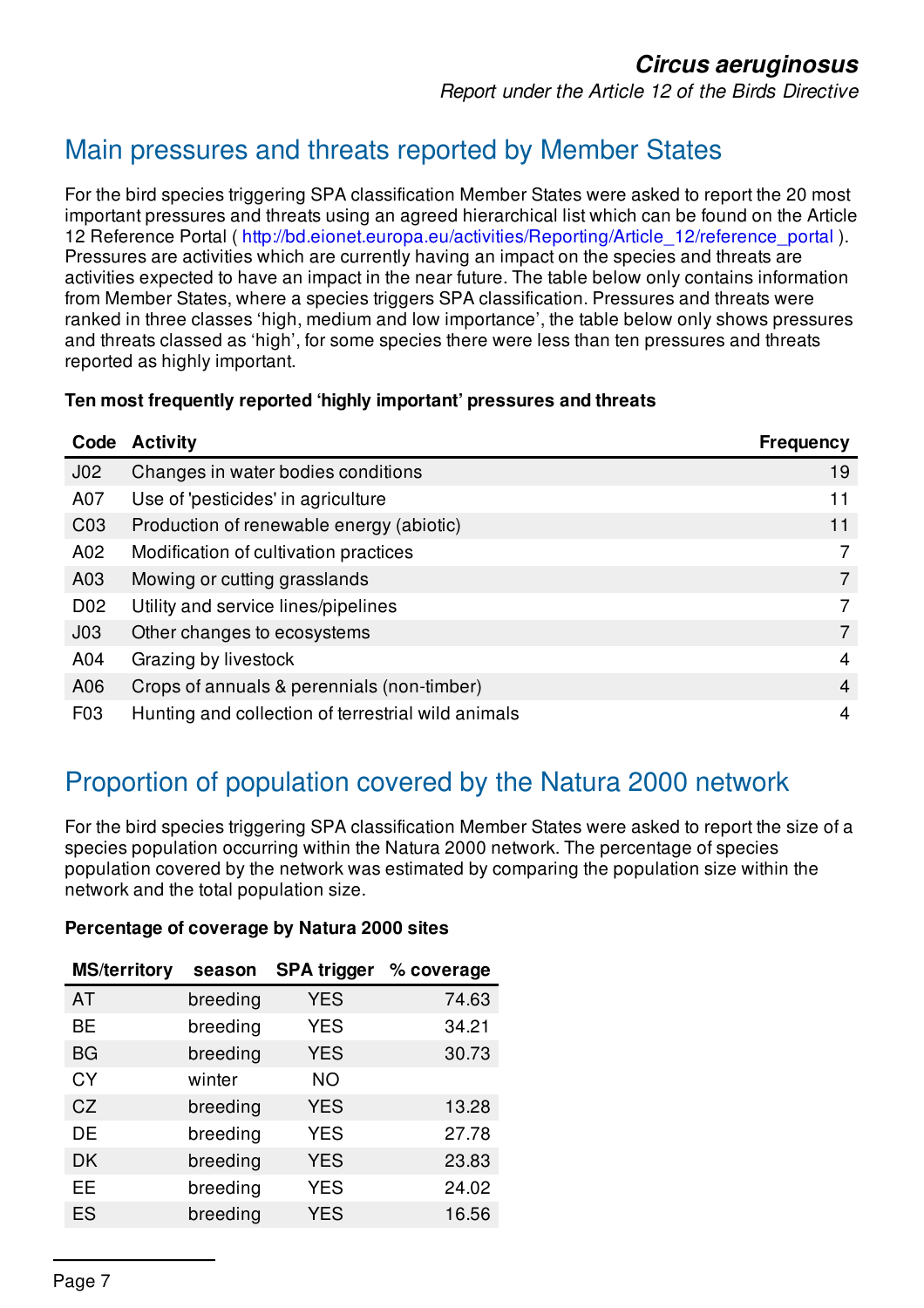*Report under the Article 12 of the Birds Directive*

| <b>MS/territory</b>    | season   | <b>SPA trigger</b> | % coverage |
|------------------------|----------|--------------------|------------|
| ES                     | winter   | <b>YES</b>         | 36.33      |
| FI                     | breeding | <b>YES</b>         | 24.88      |
| <b>FR</b>              | breeding | <b>YES</b>         | 50.12      |
| HU                     | breeding | <b>YES</b>         | 17.84      |
| IT                     | breeding | <b>YES</b>         | 96.67      |
| $\mathsf{I}\mathsf{T}$ | winter   | <b>YES</b>         | 82.68      |
| LT                     | breeding | <b>YES</b>         | 4.36       |
| LV                     | breeding | <b>YES</b>         | 3.56       |
| <b>NL</b>              | breeding | <b>YES</b>         | 60         |
| PL                     | breeding | <b>YES</b>         | 42.48      |
| PT                     | breeding | <b>YES</b>         | 59.16      |
| PT                     | winter   | <b>YES</b>         | 65.83      |
| <b>RO</b>              | breeding | <b>YES</b>         | 28.14      |
| <b>SE</b>              | breeding | <b>YES</b>         | 15.22      |
| SI                     | breeding | <b>NO</b>          |            |
| <b>SK</b>              | breeding | <b>YES</b>         | 11.55      |
| UK                     | breeding | <b>YES</b>         | 47.03      |

See the endnotes for more information<sup>iii</sup>

### Most frequently reported conservation measures

For the bird species triggering SPA classification Member States were asked to report up to 20 conservation measures being implemented for this species using an agreed list which can be found on the Article 12 Reference Portal. Member States were further requested to highlight up to five most important ('highly important') measures; the table below only shows measures classed as 'high', for many species there were less than ten measures reported as highly important.

#### **Ten most frequently reported 'highly important' conservation measures**

| Code | <b>Measure</b>                                    | <b>Frequency</b> |
|------|---------------------------------------------------|------------------|
| 6.1  | Establish protected areas/sites                   | 22               |
| 6.3  | Legal protection of habitats and species          | 20               |
| 4.2  | Restoring/improving the hydrological regime       | 18               |
| 4.0  | Other wetland-related measures                    | 9                |
| 2.2  | Adapting crop production                          | 5                |
| 2.1  | Maintaining grasslands and other open habitats    | $\overline{4}$   |
| 4.3  | Managing water abstraction                        | 4                |
| 6.2  | Establishing wilderness areas/allowing succession | $\overline{4}$   |
| 2.0  | Other agriculture-related measures                | 2                |
| 3.0  | Other forestry-related measures                   | 2                |

This information is derived from the Member State national reports submitted to the European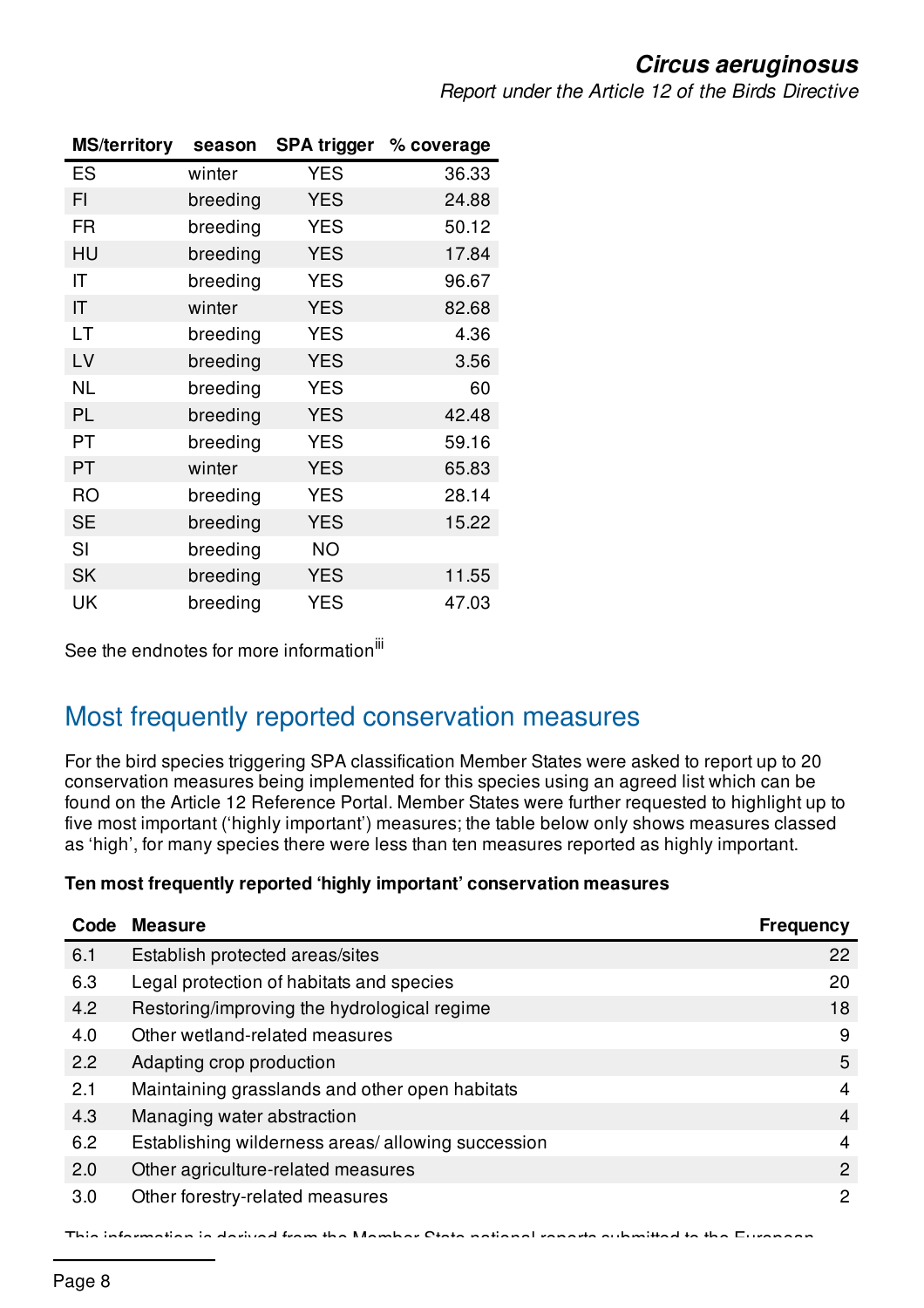*Report under the Article 12 of the Birds Directive*

This information is derived from the Member State national reports submitted to the European Commission under Article 12 of the Birds Directive in 2013 and covering the period 2008-2012. More detailed information, including the MS reports, is available at: <http://bd.eionet.europa.eu/article12/summary?period=1&subject=A081> .